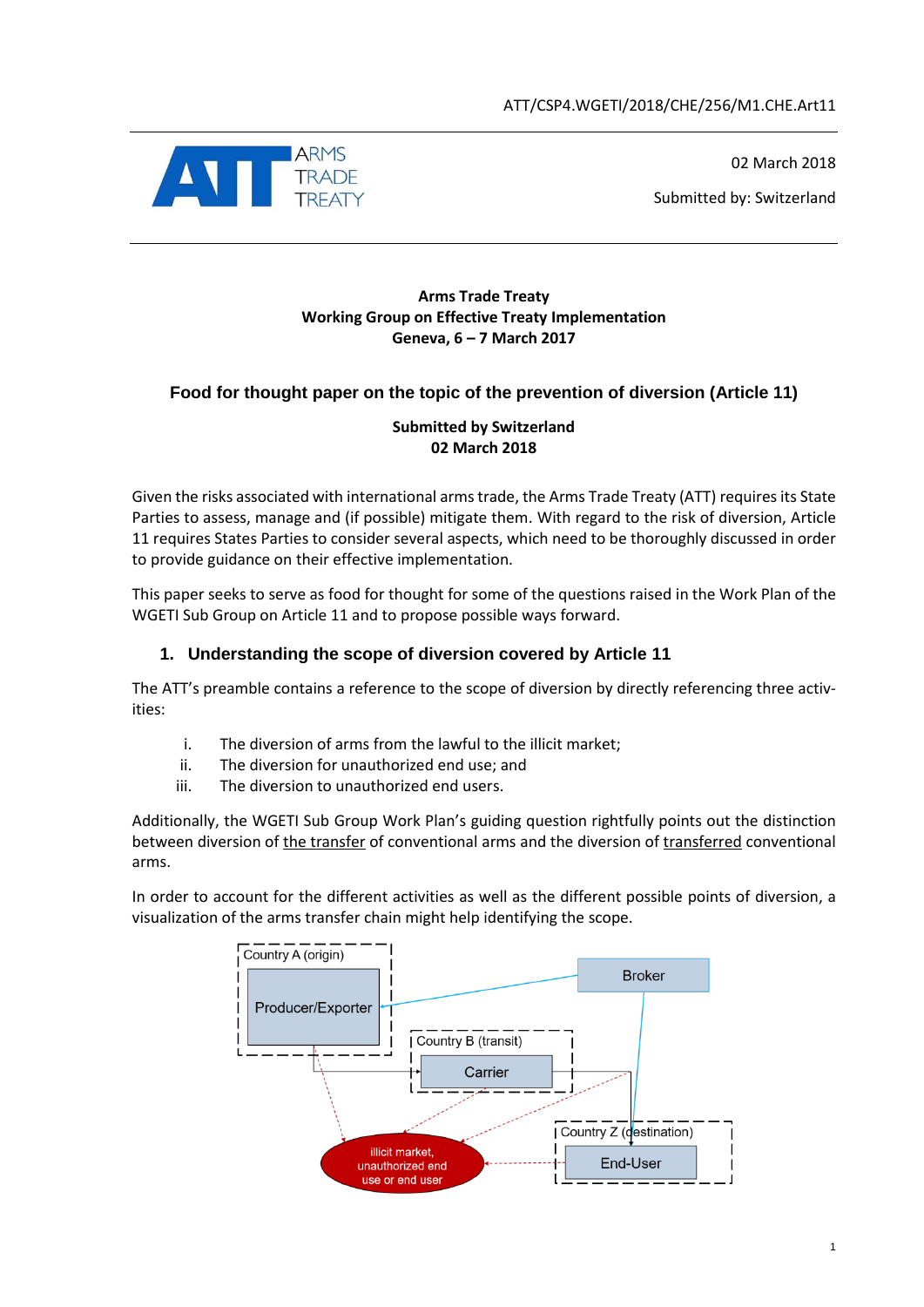Based on the arms transfer chain and the three activities mentioned in the ATT's preamble, the following five dimensions of diversion could, inter alia, be understood as being part of the scope of diversion:

- 1. Diversion by the producer/exporter out of the country of origin (e.g. through forged documentation);
- 2. Diversion in a declared country of transit (either intended or unintended by the producer/exporter or other actors; i.e. transit country or broker);
- 3. Diversion on international waters or in undeclared transit countries (either intended or unintended by the producer/exporter or other actors; i.e. transit country or broker);
- 4. Diversion to an unauthorized end-user or for an unauthorized end-use in the country of destination.
- 5. Diversion to an unauthorized end-user or for an unauthorized end-use in a third country.

# **2. Preventing Diversion**

Under Article 11(2) each exporting State shall seek to prevent the diversion of conventional arms covered by the Treaty by assessing the risk of diversion of the export and considering the establishment of relevant mitigation measures. Additionally, each State Party involved in the transfer of conventional arms shall take measures to prevent their diversion [Article 11(1)].

Article 11 encompasses measures to prevent the diversion of arms "transfers" that is to say the full range of activities of the international trade described in Articles 2(2), and not only exports. Article 11, however, applies strictly speaking to transfers of conventional arms listed in Article 2(1) only and does not include ammunition/munitions or parts and components covered by Articles 3 and 4. Nonetheless, it remains in the discretion of each State Party to apply Article 11 mutatis mutandis and to also consider the risk of diversion with regard to ammunition and parts and components.

In an attempt to answer the Work Plan's guiding question and having in mind the different dimensions of diversion along the arms transfer chain, the following instruments could, inter alia, be useful in order to mitigate specific risks:

- 1. Requirement of End-Use(r)-Certification (EUC) for each export to state entities;
- 2. Verification of EUC through diplomatic channels or the importing country's national authority by using the declared Point of Contact (ATT Article 5);
- 3. Delivery notification by the End-User or the transit countries, if appropriate;
- 4. On-site visits (i.e. Post-shipment Verification) as a means to build confidence.

Whereas these instruments might serve as risk mitigation measures for a specific arms transfer, the ATT also mentions instruments focussing on a more fundamental approach to risk mitigation, i.e. jointly developed and agreed programmes as mentioned in Article 11(2). Such programmes can take various forms depending on the challenges identified. For example, the exporting and importing states could collaborate on measures to improve the security of stockpiles and the disposal of surplus stocks, or to eradicate organised criminal activity and combat corrupt practices. Another approach to risk mitigation might involve legal or administrative reform, such as the strengthening of the national arms control authority (i.e. by leveraging the ATT's Voluntary Trust Fund or UNSCAR).

It must also be underlined that an effective mitigation of the risk of diversion is linked to the effective implementation of a whole set of other articles (i.e. article 5: establishing a national control authority; article 8: regulating brokering; article 9: regulating transfer/transhipment; and article 15: international cooperation).

# **3. Concluding Comments**

Mitigation measures are an important element of Article 11 and a key aspect when addressing the complex issue of diversion. In this context, Switzerland is of the view that mitigation measures require our close attention and that this aspect of the treaty needs to be further explored.